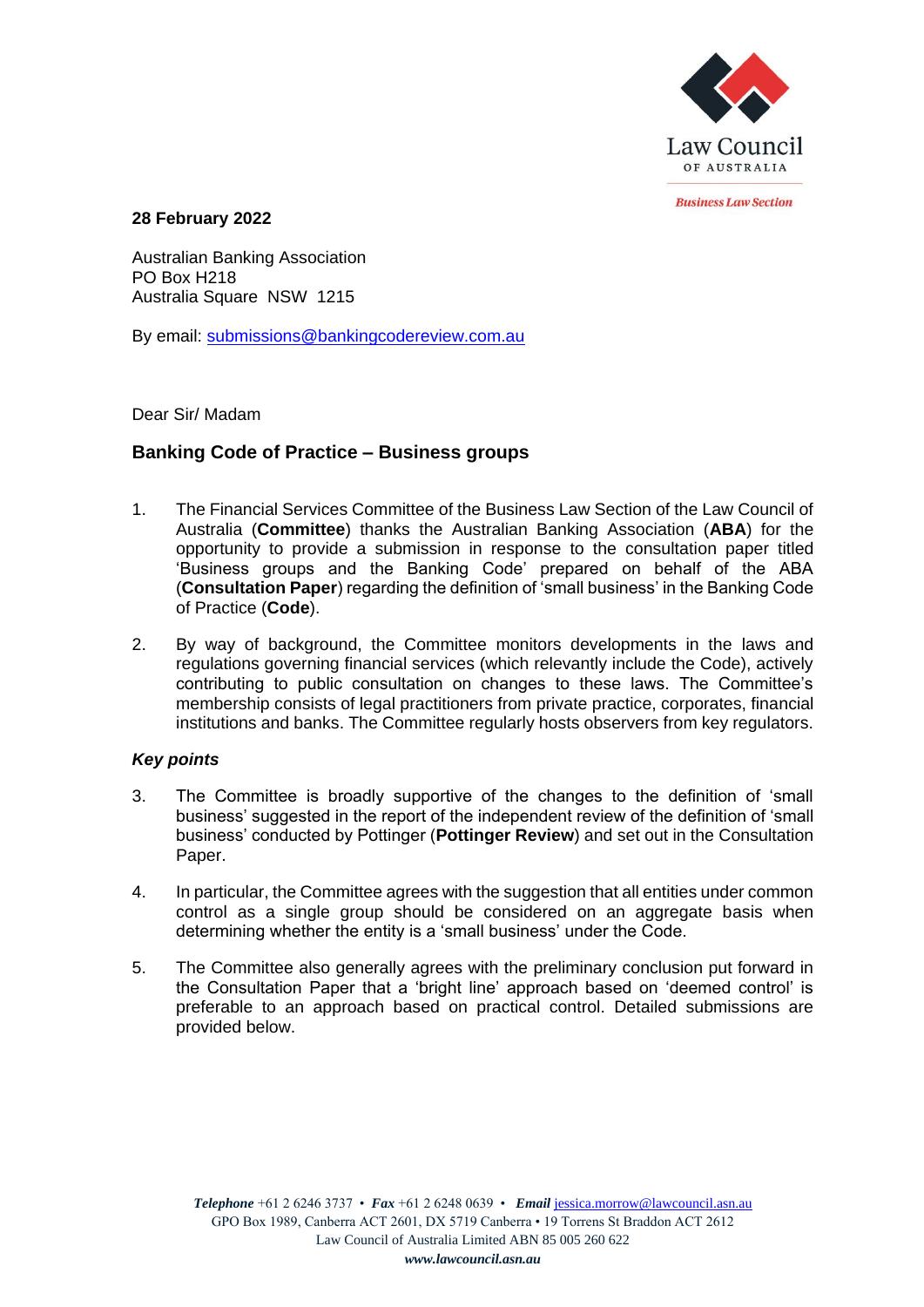# *Submissions*

# **Preferred definition of small business**

- 6. The Committee generally supports the recommendations made in the Pottinger Review and, in the Committee's opinion, a deemed control test (explained in more detail below) is the preferable mechanism for applying the tests in the definition of 'small business' on an aggregate basis to business groups. A deemed control test provides improved certainty, transparency and clarity when compared to a practical control test and the Committee prefers this outcome because the Code must be understood by small business owners and efficiently applied by signatories to the Code.
- 7. To ensure the Code is easy to understand and apply, the Committee suggests that the definition of 'small business' should be drafted in plain English using a 'streamed' approach. Although this causes the definition to be longer, it provides an opportunity to apply different thresholds for standalone businesses and businesses that are part of a business group. This could function to address some of the submissions to the Pottinger Review which commented that agricultural businesses would be artificially excluded from the definition of 'small business' because they often have mutual directors and high aggregate business group credit but are independently controlled and would be commonly understood as small businesses.
- 8. The Committee suggests that the following approach to drafting should be considered:

## **"What is a 'small business'?**

#### *Standalone businesses*

If a business is not controlled by another entity and does not control any entities then the business is a standalone business and is analysed as a distinct entity for the purpose of determining whether it is a small business. A standalone business is a small business if all of the following apply:

- a) the business had an annual turnover of less than \$10 million in the previous financial year; and
- b) the business has fewer than 100 full-time equivalent employees; and
- c) the business has less than \$5 million total debt (excluding debt to which the National Credit Code (**NCC**) applies) to all credit providers. The total debt includes any undrawn amounts under existing loans and any loan being applied for.

# *Businesses that are part of a business group*

A business that is controlled by another entity or that controls another entity is part of a business group. A business group is considered on an aggregate basis for the purpose of determining whether an entity in the business group is a small business.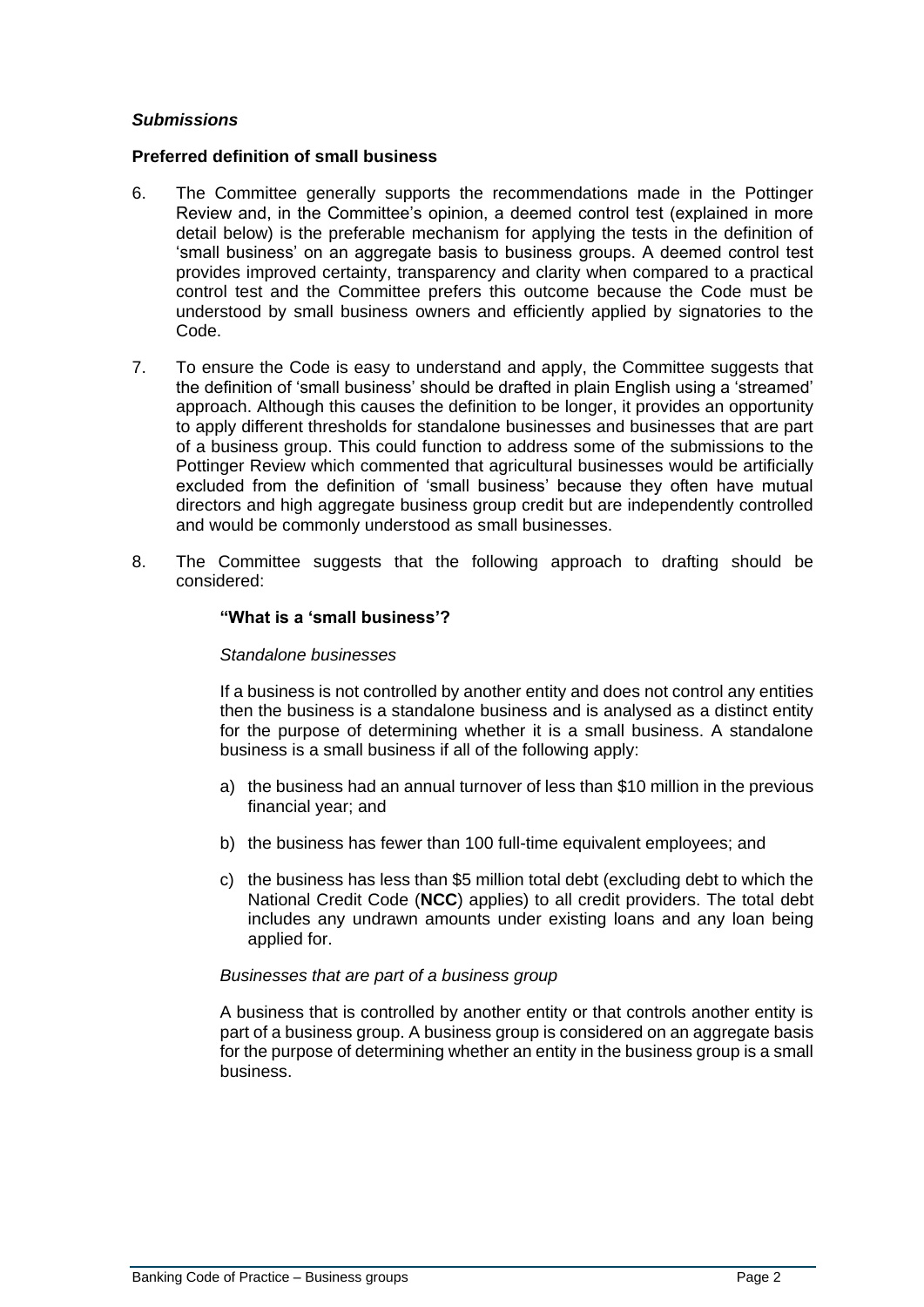An entity 'controls' another entity if any of the following apply:

- a) it is a director or trustee of the entity;
- b) it is a partner or joint venturer in the entity, and there are no more than four partners or joint venturers in that entity; and
- c) it has an interest in the entity of 25% or greater ('interest' includes a shareholding, unit holding, partnership or joint-venture interest).

If the business is part of a business group, the following entities are in the business group and are assessed together:

- a) the business;
- b) entities controlled by the business;
- c) entities controlling the business; and
- d) entities controlled by an entity controlling the business.

Businesses that are part of a business group are only 'small businesses' if:

- a) the total annual turnover of the business group was less than \$10 million in the previous financial year; and
- b) the business group has fewer than 100 full-time equivalent employees in total; and
- c) the business group has less than \$10 million total debt (excluding debt to which the NCC applies) to all credit providers. The total debt includes any undrawn amounts under existing loans and any loan being applied for.

#### *Businesses that are never 'small businesses'*

A business is not a 'small business' if it is:

- a) a member of a business group which includes a member that is listed on the Australian Securities Exchange;
- b) a government entity;
- c) a partnership or joint venture with more than four partners or venturers; or
- d) the holder of an Australian financial services licence (**AFSL**) that is authorised under its AFSL to operate registered managed investment schemes as a responsible entity or to provide custodial and depository services."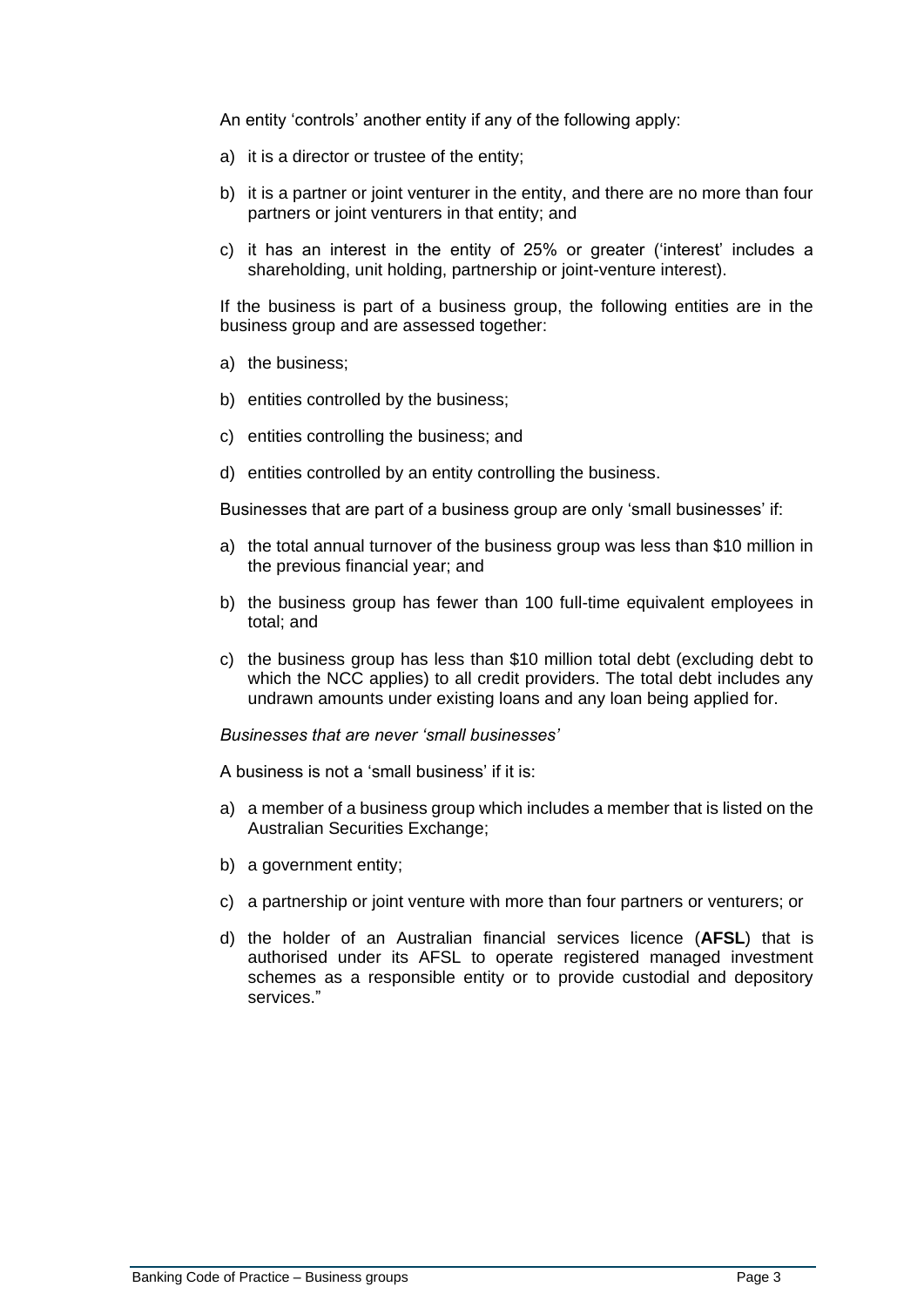# **Comments on the Consultation Paper**

#### *Annual turnover to remain at \$10 million*

- 9. The Committee agrees that the annual turnover threshold should remain at \$10 million. This is consistent with the aggregated turnover threshold used in the definition of 'small business entity' in section 995-1 of the *Income Tax Assessment Act 1997* (Cth).
- 10. In the Committee's opinion, an annual turnover test is preferable to other financial tests, such as the upfront price payable test which appears in section 12BF(4)(b) of the *Australian Securities and Investments Commission Act 2001* (Cth) (**ASIC Act**). This is because the Code is intended to protect small business customers on the basis that they have unequal bargaining power in dealings with Code signatories. If an upfront price payable threshold is applied, sophisticated entities might acquire products priced below the threshold and be protected by the Code where such protection is unwarranted given their bargaining power.

## *Employee limit to remain at 100*

- 11. The Committee agrees that the employee threshold should remain at 100 full time equivalent employees.
- 12. The 100 employee threshold is consistent with the Australian Financial Complaints Authority (**AFCA**) definition of 'small business'. The Committee notes that, for the definition of 'small business' in section 12BC(2) of the ASIC Act, the employee threshold is 100 people if the business includes the manufacture of goods or otherwise is 20 people. A similar two-stream test was included in the definition of 'small business' in the 2003 version of the Code but this was amended to a single 100-employee threshold in the 2019 version of the Code. In the Committee's opinion, the simplicity offered by a single-strand test is preferable to industry-specific thresholds.
- 13. A 20-employee threshold applies for the purposes of the unfair contract terms regime. The definition of 'small business contract' in section 12BF(4)(a) of the ASIC Act has a single employee threshold of 20 people. This is reflected in section 23(4) of the Australian Consumer Law in Schedule 2 of the *Competition and Consumer Act 2010* (Cth). The 20 person threshold was adopted for the unfair contract terms regime because it was a 'commonly used head count measure and has been found by the Australian Bureau of Statistics to provide a good proxy for a small business'. However, in the Committee's opinion this lower threshold would inappropriately exclude a number of small businesses that the Code is intended to protect.
- 14. The Committee acknowledges the Pottinger Review's observation that the number of different definitions of 'small business' for different purposes creates confusion. However, in the Committee's opinion, it is effective to retain a threshold of 100 employees for the purpose of the Code, despite the 20 employee threshold used in the unfair terms regime. This is consistent with submissions from stakeholders that the Code should support more small businesses rather than fewer.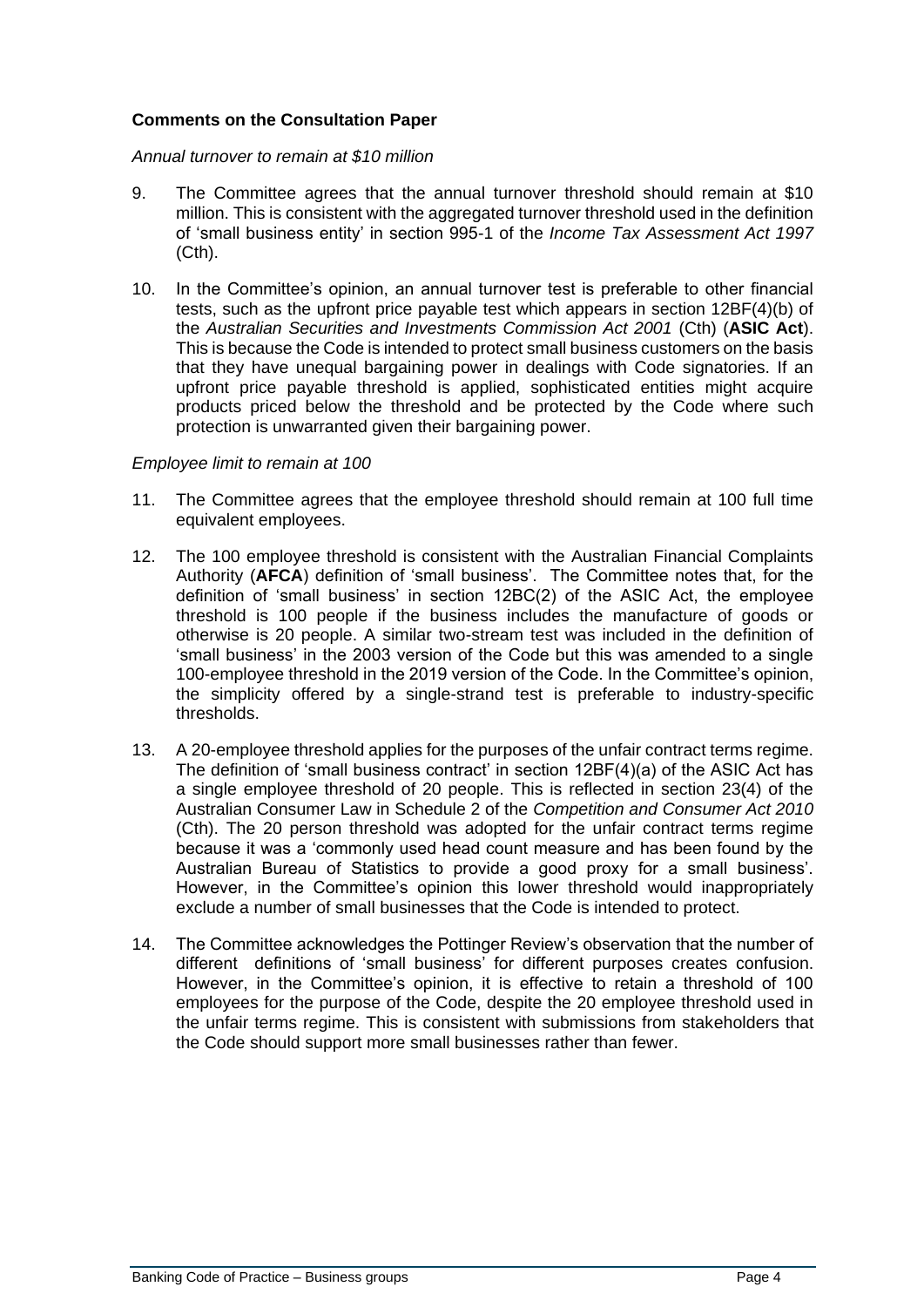## *Increasing the credit limit from \$3 million to \$5 million*

- 15. The Committee generally supports the proposal to increase the credit limit from \$3 million to \$5 million as was recommended in the Royal Commission and the Pottinger Review.
- 16. A \$5 million threshold would be consistent with the small business credit limit in AFCA's Rules and would therefore promote consistency.
- 17. However, given the Committee's recommendation that a deemed control test should be adopted in order to aggregate the credit of a business group, the Committee recommends applying a higher aggregate credit threshold of \$10 million for business groups to include a number of agricultural businesses that fall into the definition of a 'business group', and have high aggregate credit but would usually be considered small businesses. This is explained in detail below in paragraphs [36](#page-6-0) to [39.](#page-6-1)

## *Stating that debt to which the NCC applies is excluded*

- 18. The Committee generally supports ensuring that the definition of 'small business' can be understood without needing to cross-refer to other definitions in the Code.
- 19. Although expressly excluding debt to which the NCC applies is arguably redundant (because services where the NCC applies are excluded from the definition of 'business'), the Committee's view is that this does not convolute the definition; rather, it clarifies it.

# *How many partners or joint venturers should be above the threshold of "small business"?*

- 20. It is difficult to recommend the exclusion of a partnership or joint venture from the definition of 'small business' simply because it had a particular number of partners or joint venturers.
- 21. The Committee's view is that it would be better to allow the tests of turnover, amount of credit and number of employees to do the work of classifying whether the partnership or joint venture takes the benefit of the Code.

# *Applying all three tests in the aggregate for a business group*

- 22. The Committee generally supports the proposal to apply all three threshold tests in the aggregate for a business group.
- 23. The Committee considered the effects of applying an approach of treating an entity as a small business if it satisfied 2 of the 3 tests and found that it had some unwanted consequences; for example, potentially including larger organisations when borrowing smaller amounts.

## *How many partners or joint venturers would cause an entity to not be controlled by a single partner or joint venturer?*

<span id="page-4-0"></span>24. The Committee recommends that a partnership or joint venture with more than four partners or joint venturers should be considered not to be controlled by a single partner or joint venturer.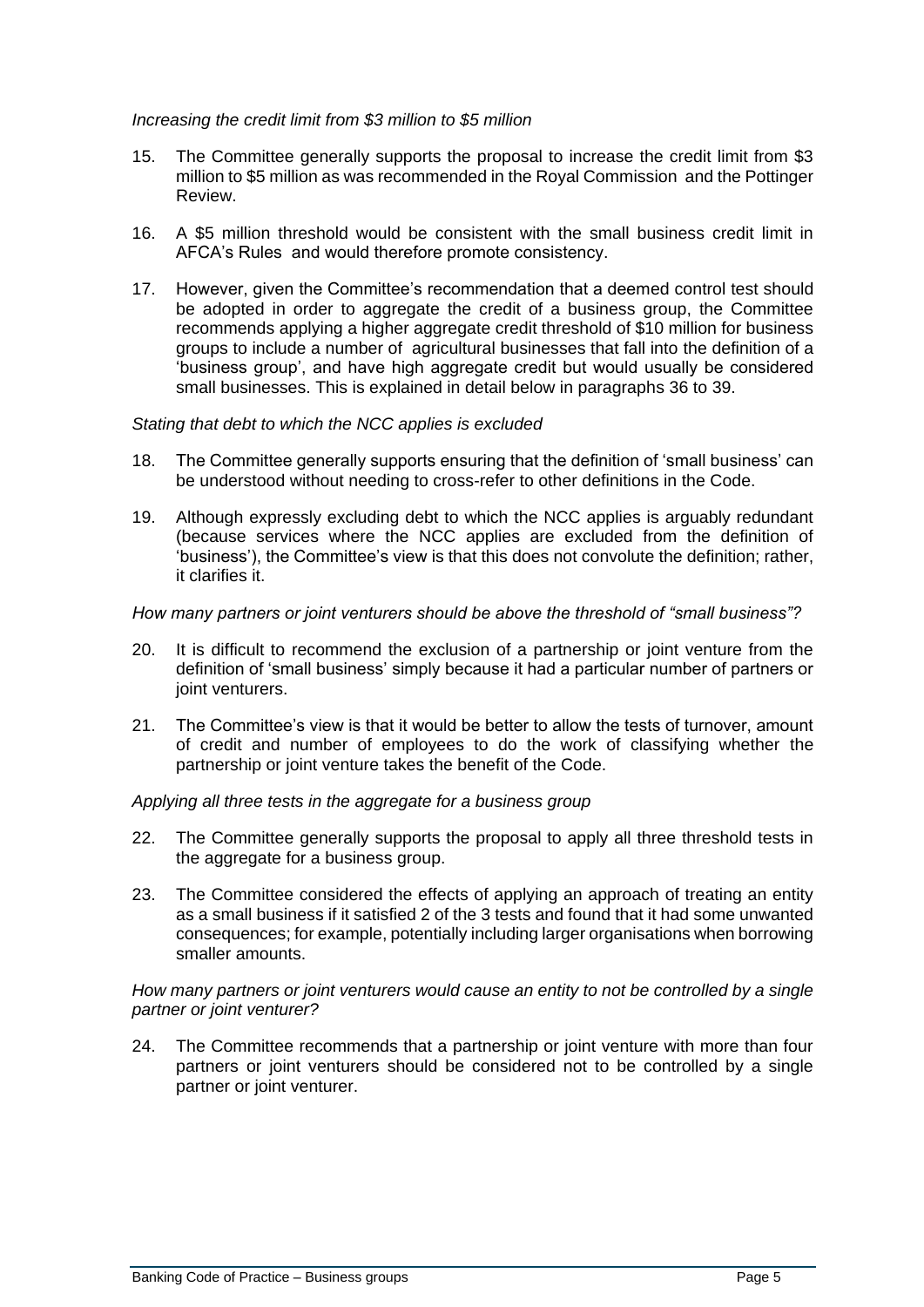<span id="page-5-0"></span>25. This is reflective of the definition of 'owns' in relation to a 'beneficial owner' in rule 1.2.1 of the *Anti-Money Laundering and Counter-Terrorism Financing Rules Instrument 2007* (No. 1) (Cth), where a 25% interest constitutes beneficial ownership of the relevant entity.

## *What should the minimum threshold be for an interest to constitute control?*

- 26. The Committee recommends that a holder of a 25% interest in an entity should be taken to control the entity, to maintain consistency with comments made in paragraphs [24](#page-4-0) and [25](#page-5-0) above.
- 27. A threshold of 50% or more direct voting interest or 15% or more direct control interest is used for the control test in section 1207Q of the *Social Security Act 1991* (Cth), which is used for the purposes of section 11 of the *Anti-Money Laundering and Counter-Terrorism Financing Act 2006* (Cth).
- 28. The Committee prefers an ownership basd test because the Committee believes that it provides a 'bright line' approximation of control that is easy for a small business owner to understand, rather than importing other considerations into the definition.

## **Comments on the definitions of 'business group' in the Consultation Paper**

## *Option 1: Based on practical control*

# Importing the definition of "control" from the *Corporations Act 2001* (Cth) (**Corporations Act**)

- 29. Although a definition based on the existing Corporations Act section 50AA test would be based on well-established legal principles, the consumer-facing nature of the Code necessitates that the definition of 'small business' is understood by small business owners who may not be familiar with the Corporations Act definition. In the Committee's view, it is strongly desirable that the Code is self-contained and the definition of 'small business' should be understood without the need to refer to legislation or to other standards (such as the accounting standards).
- 30. The Committee agrees that, although importing a plain English version of the Corporations Act definition would eliminate the need for a small business to refer to or be familiar with the Corporations Act, this would undermine the advantage that the principles of the proposed test as written are themselves already well-known.
- 31. Even if a new plain English test were created on the basis of the Corporations Act definition, the factual interpretation required to apply a practical control test would be unnecessarily complicated, whereas a 'bright line' test would effectively capture the recommendations made in the Pottinger Review.
- 32. Although a practical control test may better account for certain use cases, such as an agricultural business operating independently but owned by members of the same extended family (as identified in the Pottinger Review), in the Committee's opinion this use case could also be accounted for by adjusting the test thresholds for business groups. This is discussed below in paragraphs [43](#page-7-0) to [44.](#page-7-1)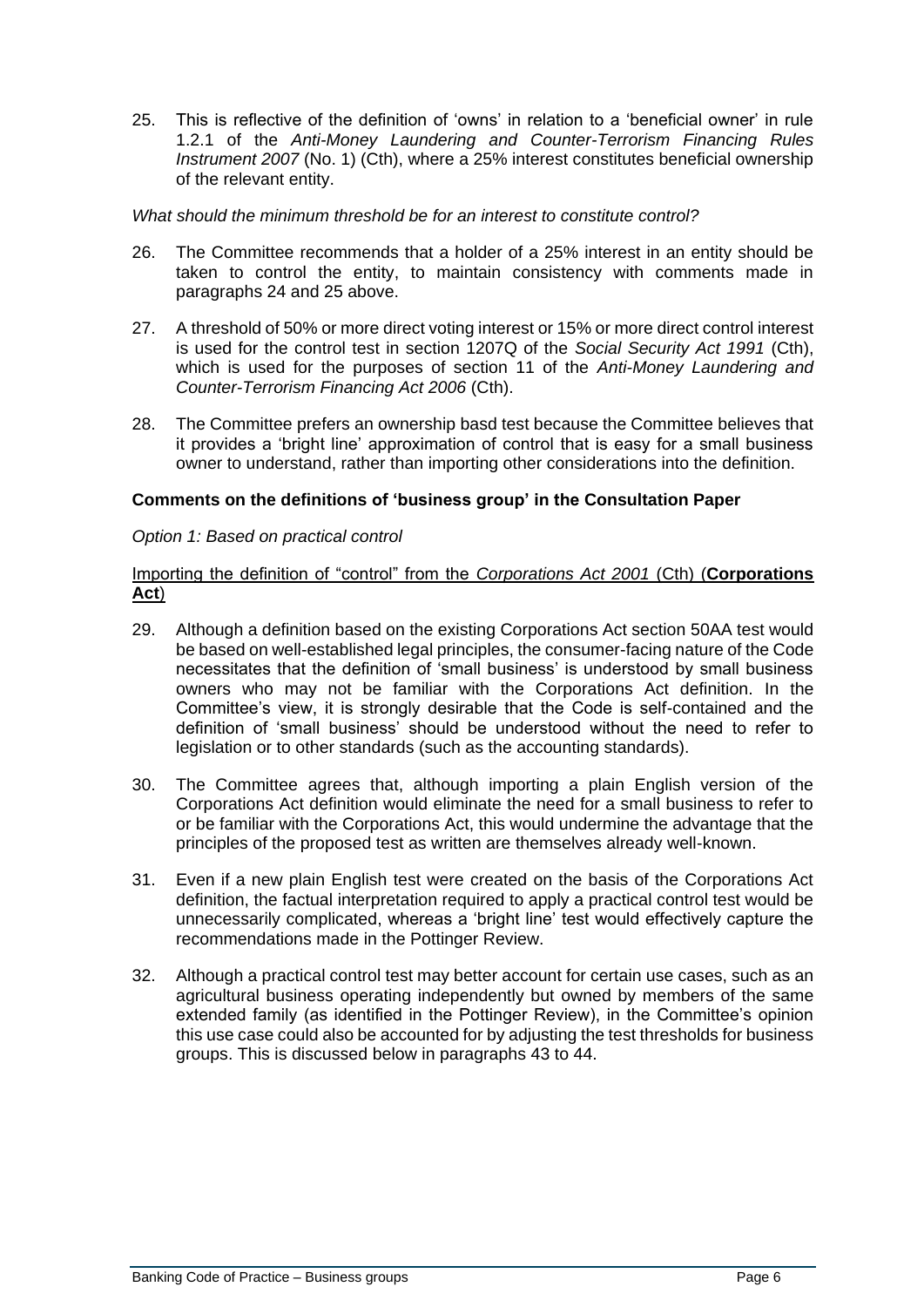# 'Reasonably considers'

- 33. The Committee generally does not support allowing Code signatories to apply a discretionary interpretation of the 'small business' test. The Committee is concerned that this would make it difficult for a small business to understand whether the Code applies to it and would place a discretionary power in the hands of Code signatories, which is counter to the purpose of the Code as a mechanism for equalising bargaining power.
- 34. The Committee has similar concerns about allowing Code signatories to rely on a customer's self-declaration about control, as it may permit signatories to encourage small businesses to contract out of the Code.
- 35. These issues would be better remedied by applying a deemed control test rather than a practical control test.

## *Option 2: Based on deemed control*

- <span id="page-6-0"></span>36. For the reasons outlined in this letter, the Committee prefers a definition of 'business group' that is based on "deemed control" as described in the Consultation Paper. By deemed control the Committee therefore means a definition that is founded on specific conditions which are taken to be control if the conditions are satisfied.
- 37. A deemed control test allows the Code to be read as a standalone document rather than with reference to legislation. It also allows entities to understand and interpret the Code more uniformly as the need for discretionary application is minimised.
- 38. The Committee acknowledges that the director limb of the deemed control test poses challenges. For example, entities with a common director will be aggregated even if there is no practical relationship between them, and individual directors' business borrowings outside the entity will be included in the aggregation. This is a particular concern in the agricultural sector, described below in paragraphs [43](#page-7-0) to [44.](#page-7-1)
- <span id="page-6-1"></span>39. In the Committee's opinion, the likelihood that more agricultural businesses would fall into a business group could be managed by applying a slightly higher aggregate credit threshold for business groups. This may accommodate for situations where familyowned agricultural businesses have more credit but are not practically related, whilst the aggregate turnover and employee thresholds would still ensure sophisticated entities fall outside the definition of 'small business'.

# **Test cases**

#### *Businesses that are part of large, sophisticated groups*

- 40. The Pottinger Review noted that an effective definition of 'small business' should exclude a business that is part of large, sophisticated group because the Code is not intended to provide protections for that kind of business and its ability to access relevant institutional banking products may be inhibited by being classed as a small business.
- 41. The previous definition of 'small business' did not consider partnership and joint venture structures on an aggregate basis.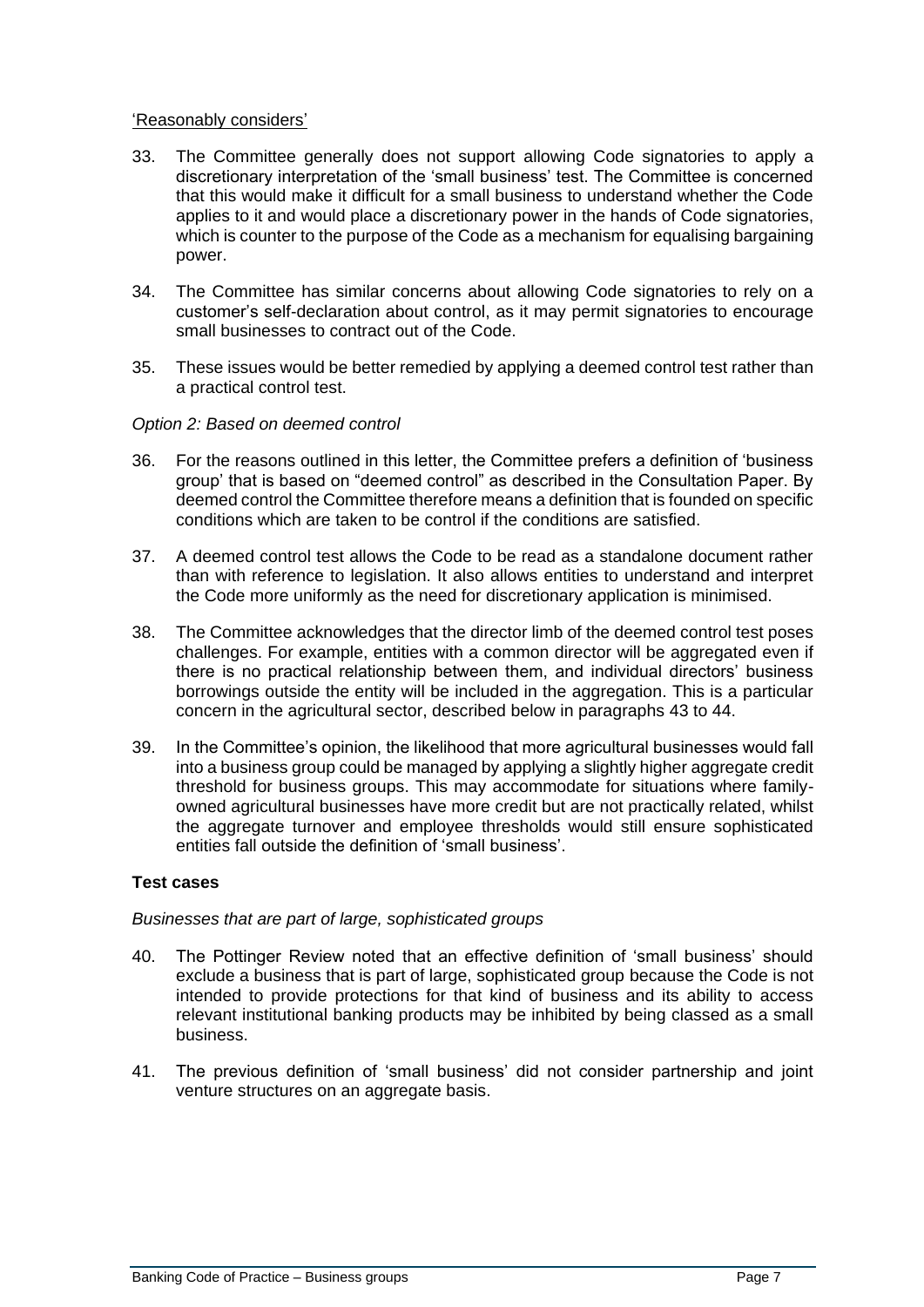42. Any of option 1, option 2 or the Committee's recommended definition would remedy this problem.

## *Small agricultural business operating independently but owned by members of the same extended family*

- <span id="page-7-0"></span>43. The Pottinger Review also noted that the current definition of 'small business' inappropriately excludes some businesses from the protections offered to small businesses under the Code, such as small agricultural business operating independently but owned by members of the same extended family. In particular, 'family-owned farms and other businesses in the agricultural sector with greater than A\$5m in credit are not necessarily large or sophisticated borrowers'.
- <span id="page-7-1"></span>44. In the Committee's opinion, this issue would be best resolved by refining the aggregate borrowing limit for business groups rather than importing a practical control test.

## **General comments**

## *Audience of the Code*

45. There is a strong case for ensuring that the language used would be accessible to people who run small businesses, who may not be tertiary educated.

## *The Code should be clear and transparent*

46. The Committee agrees with the suggestion in the Pottinger Review that the precision of some of the terminology used should be improved so that there is greater clarity and consistency regarding which enterprises are treated as small businesses. The Code should give small businesses confidence and transparency as to whether or not they are (and will continue to be) treated as a small businesses by any particular bank.

#### *The Code, and the definitions in the Code, should be self-contained*

47. In the Committee's view, it is strongly desirable that the Code is self-contained and therefore the definition of 'small business' should be understood without the need to refer to legislation. Similarly, cross-referring between definitions in the Code should be minimised.

#### *The Code should promote consistency and be fit for purpose*

- 48. The Committee generally agrees with the suggestions in the Pottinger Review that the Code should contribute to reducing the number of different definitions of small business that are used in Australia.
- 49. However, as the Pottinger Review acknowledges, many of the definitions employed in other areas are tailored to the nature of focus of each body administering the relevant test.<sup>1</sup>
- 50. For that reason, given the variety of different tests in other regimes, at this stage the Committee recommends tailoring the definition of 'small business' in the Code to best fit its purpose rather than aiming only to provide consistency.

<sup>1</sup> Pottinger Review page 58.